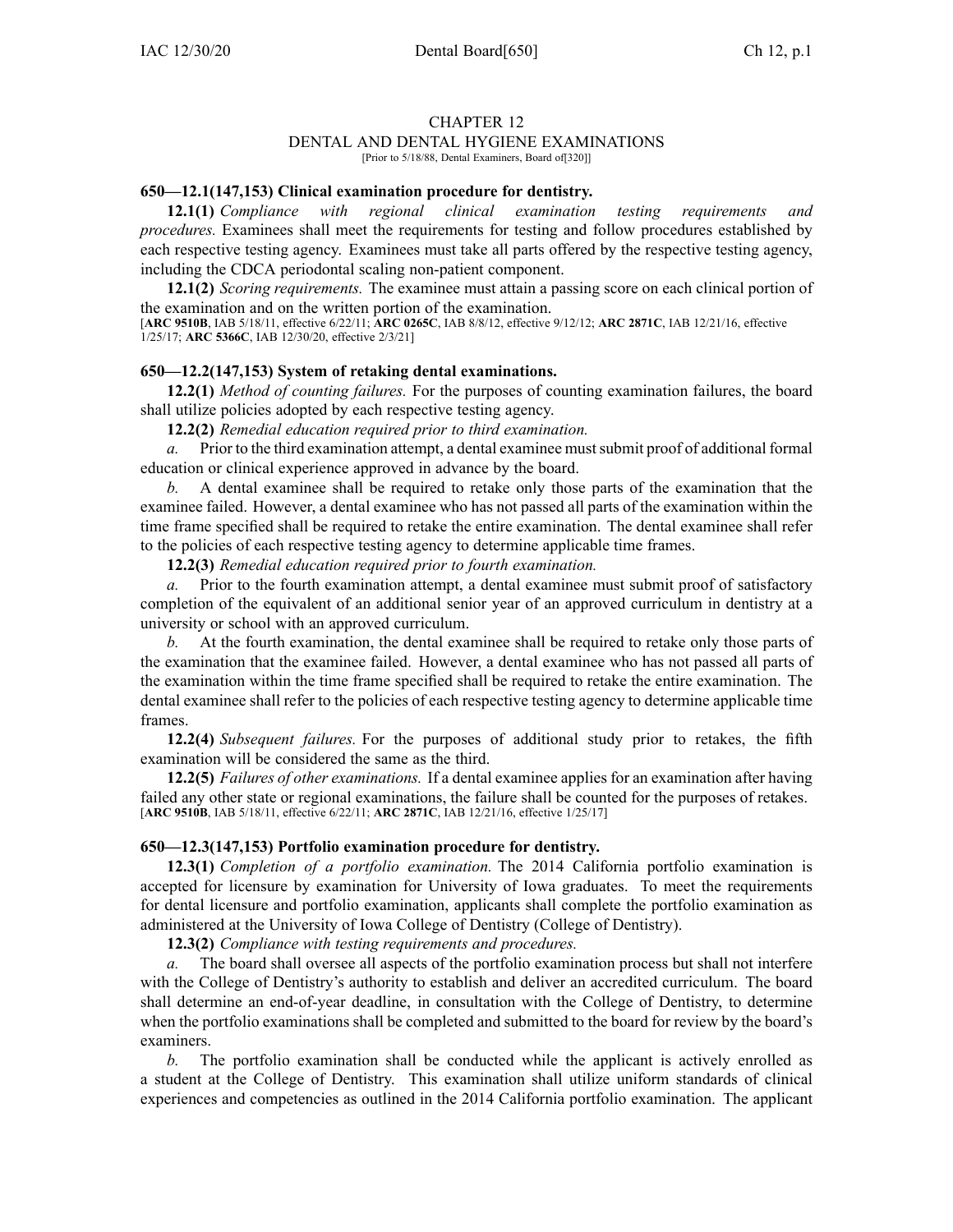shall pass <sup>a</sup> final assessment of the submitted portfolio at the end of the applicant's dental school education at the College of Dentistry.

Before any portfolio examination may be submitted to the board, the applicant shall remit to the board the required portfolio examination fee as specified in 650—Chapter 15 and <sup>a</sup> letter of good standing signed by the dean of the College of Dentistry stating that the applicant has graduated or will graduate with no pending ethical issues.

**12.3(3)** *Scoring requirements.*

*a.* Final clinical competencies performed by the applicant must be evaluated by two examiners who have participated in standardization, calibration and training. The examiners shall be approved by the board and may include faculty, board members or board member designees. Board members or board member designees shall have priority as examiners at all times. The College of Dentistry shall submit to the board the names of the portfolio examiners for consideration by January 1 of each calendar year.

*b.* The College of Dentistry shall provide <sup>a</sup> minimum of <sup>a</sup> seven-day notice for all final competencies. In the event that <sup>a</sup> seven-day notice cannot be provided, the College of Dentistry must notify the board immediately. In the event that no board members or designees are available to participate in an evaluation, the College of Dentistry may use two board-approved portfolio examiners.

*c.* Successful completion of each competency shall result in <sup>a</sup> score that meets minimum competence-level performance. Scoring criteria for each competency is outlined in the 2014/2015 California Examiner Training Manual.

*d.* The board shall monitor and audit the standardization and calibration of examiners at least biennially to ensure standardization and an acceptable level of calibration in the grading of the examination. The College of Dentistry's competency examinations with regard to the portfolio examination shall be audited annually by the board.

**12.3(4)** *Compliance with clinical operation requirements.*

*a.* The board shall require and verify the successful completion of <sup>a</sup> minimum number of clinical experiences for the portfolio examination.

*b.* The board shall require and verify the successful completion of <sup>a</sup> set number of competency examinations performed on <sup>a</sup> patient of record. The clinical experiences include, but are not limited to, the following:

- (1) Comprehensive oral diagnosis and treatment planning;
- (2) Periodontics;
- (3) Direct restorations;
- (4) Indirect restorations;
- (5) Removable prosthodontics; and
- (6) Endodontics.

[**ARC [3488C](https://www.legis.iowa.gov/docs/aco/arc/3488C.pdf)**, IAB 12/6/17, effective 1/10/18]

#### **650—12.4(147,153) Clinical examination procedure for dental hygiene.**

**12.4(1)** *Compliance with regional clinical examination testing requirements procedures.* Examinees shall meet the requirements for testing and follow the procedures established by each respective testing agency. Examinees must take all parts offered by the respective testing agency.

**12.4(2)** *Scoring requirements.* The examinee must attain <sup>a</sup> passing score on each clinical portion of the examination and on the written portion of the examination.

[**ARC [7790B](https://www.legis.iowa.gov/docs/aco/arc/7790B.pdf)**, IAB 5/20/09, effective 6/24/09; **ARC [9510B](https://www.legis.iowa.gov/docs/aco/arc/9510B.pdf)**, IAB 5/18/11, effective 6/22/11; **ARC [0265C](https://www.legis.iowa.gov/docs/aco/arc/0265C.pdf)**, IAB 8/8/12, effective 9/12/12; **ARC [2871C](https://www.legis.iowa.gov/docs/aco/arc/2871C.pdf)**, IAB 12/21/16, effective 1/25/17; **ARC [3488C](https://www.legis.iowa.gov/docs/aco/arc/3488C.pdf)**, IAB 12/6/17, effective 1/10/18; **ARC [5366C](https://www.legis.iowa.gov/docs/aco/arc/5366C.pdf)**, IAB 12/30/20, effective 2/3/21]

#### **650—12.5(147,153) System of retaking dental hygiene examinations.**

**12.5(1)** *Method of counting failures.*

*a.* For the purposes of counting examination failures, the board shall utilize the policies adopted by each respective testing agency.